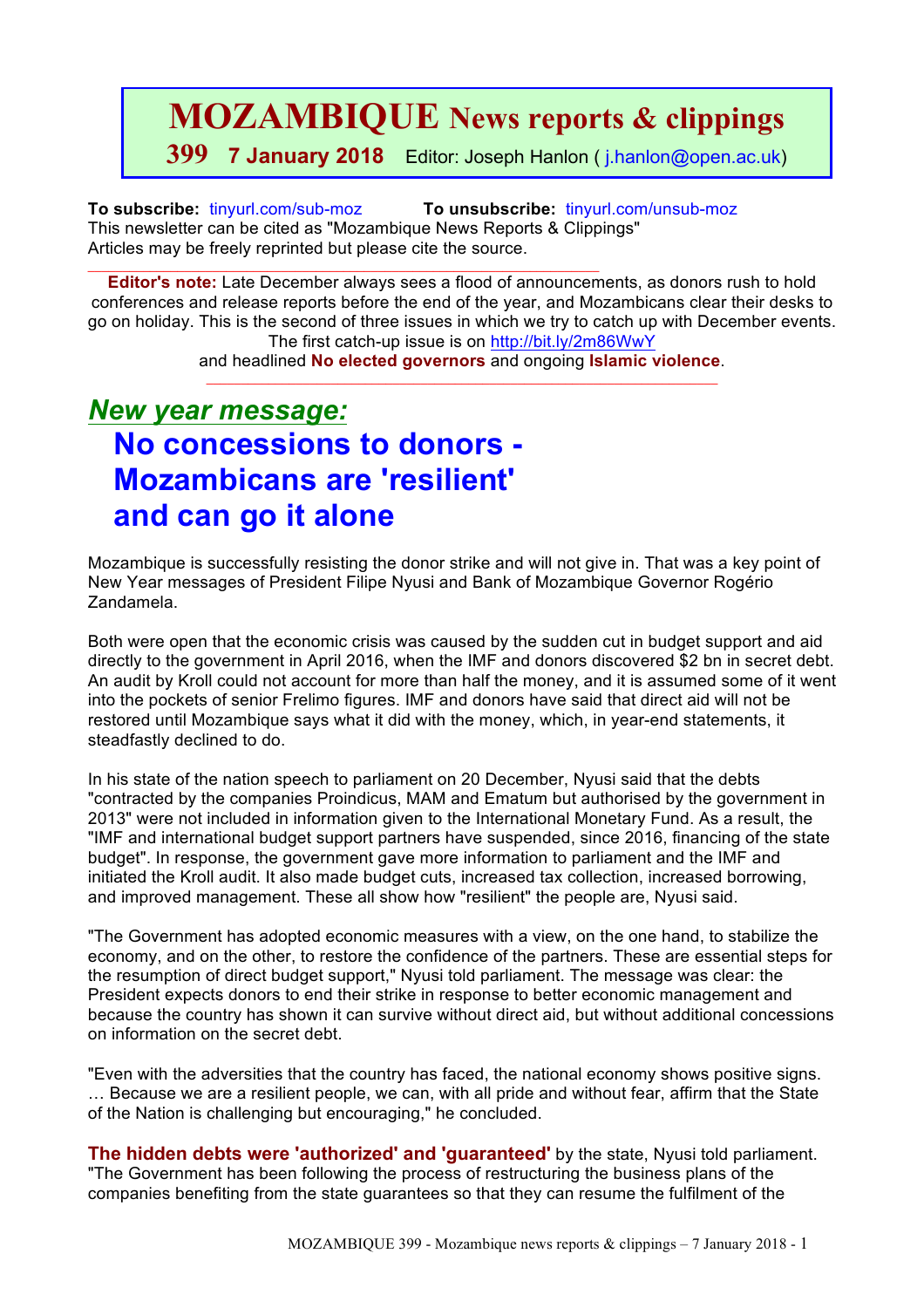| <b>Recent reports</b>                                                                       |
|---------------------------------------------------------------------------------------------|
| Special report on social protection http://bit.ly/MozSocPro                                 |
| Mozambique corruption articles 2016-7 http://bit.ly/2upF8XI                                 |
| <b>Secret debt documents and report:</b>                                                    |
| Kroll full report (80 Mb!) http://bit.ly/Kroll-Moz-full                                     |
| Kroll audit Executive Summary http://bit.ly/Kroll-sum                                       |
| Parliamentary Report on the Secret Debt (complete, in Portuguese) bit.ly/MozAR-debt         |
| Key points from the Parliamentary Report on the Secret Debt http://bit.ly/MozAR-debt-En     |
| Mozambique should not pay the hidden debt http://bit.ly/Moz-do-not-pay                      |
| Following the donor-designed path to the \$2.2 billion secret debt http://bit.ly/3WQ-hanlon |
| <b>Other books and reports:</b>                                                             |
| Government's detailed flood reports: http://bit.ly/flood-17                                 |
| Local media monitoring of Mozambique elections (background of election newsletters)         |
| http://bit.ly/LSE-newsletter                                                                |
| Chickens and beer: A recipe for agricultural growth in Mozambique book by Teresa            |
| Smart and Joseph Hanlon, free English download http://bit.ly/chickens-beer                  |
| Há mais bicicletas - mas há desenvolvimento? book by Joseph Hanlon and Teresa Smart,        |
| free Portuguese download http://bit.ly/Mais-bicicletas                                      |
| Gas for development or just for money? http://bit.ly/MozGasEn                               |
| Minimum wages & exchange rates 1996-2017 http://bit.ly/MinWage2017                          |
| Previous newsletters and other Mozambique material are posted on bit.ly/mozamb              |
|                                                                                             |

commitments assumed." And the Administrative Tribunal report issued in November refers to "loans taken out with guarantees".

The full state of the nation speech (in Portuguese) is on: http://bit.ly/2lVvt8e

# **Zandamela: return to normal limited by aid cuts due to hidden debt**

In 2017 "there was a gradual return to the normality of the economic and financial indicators, which had deteriorated substantially in the previous year," Bank of Mozambique Governor Rogério Zandamela said in his end of year statement on 18 December. But the crisis is not over. "Government revenue remains below that required to finance expenditures, because of the suspension of direct support to the budget by donors and cooperation partners, which poses an additional challenge to the fiscal sector." http://www.bancomoc.mz/fm\_pgTab1.aspx?id=111

Zandamela highlighted that inflation peaked at 27% in 2016 but has fallen to 7%; devaluation reached  $$1$  = MT 80 but the Metical has recovered to  $$1$  = MT 60; and reserves which fell to less than 3 months of imports are now at 7 months, due in part to the payment of \$352 mn in capital gains tax by ENI relating to the sale of part of its gas field.

# **Banks profit from secret debt**

Nyusi proudly told parliament that government had found more Mozambican investors, in response to the need to sell more treasury bonds in order to finance the government deficit caused by the cut in aid. In the three years since Nyusi took office, domestic debt has tripled from Mt 30 bn (then \$1 bn) to MT 101 bn (now \$1.7 bn)

Adérito Caldeira of *@Verdade* (4 Jan, 6 Dec) points out that most bonds are short term so government is actually selling MT 115 bn in bonds each year. The 2018 budget includes MT 19.2 bn (\$ 320 mn) for interest payments for this domestic debt (at a time it is not repaying foreign commercial debt). By analysing their accounts Calderia found that the three big banks are the main bondholders and are making large profits. In 2016 their profits from government bonds were: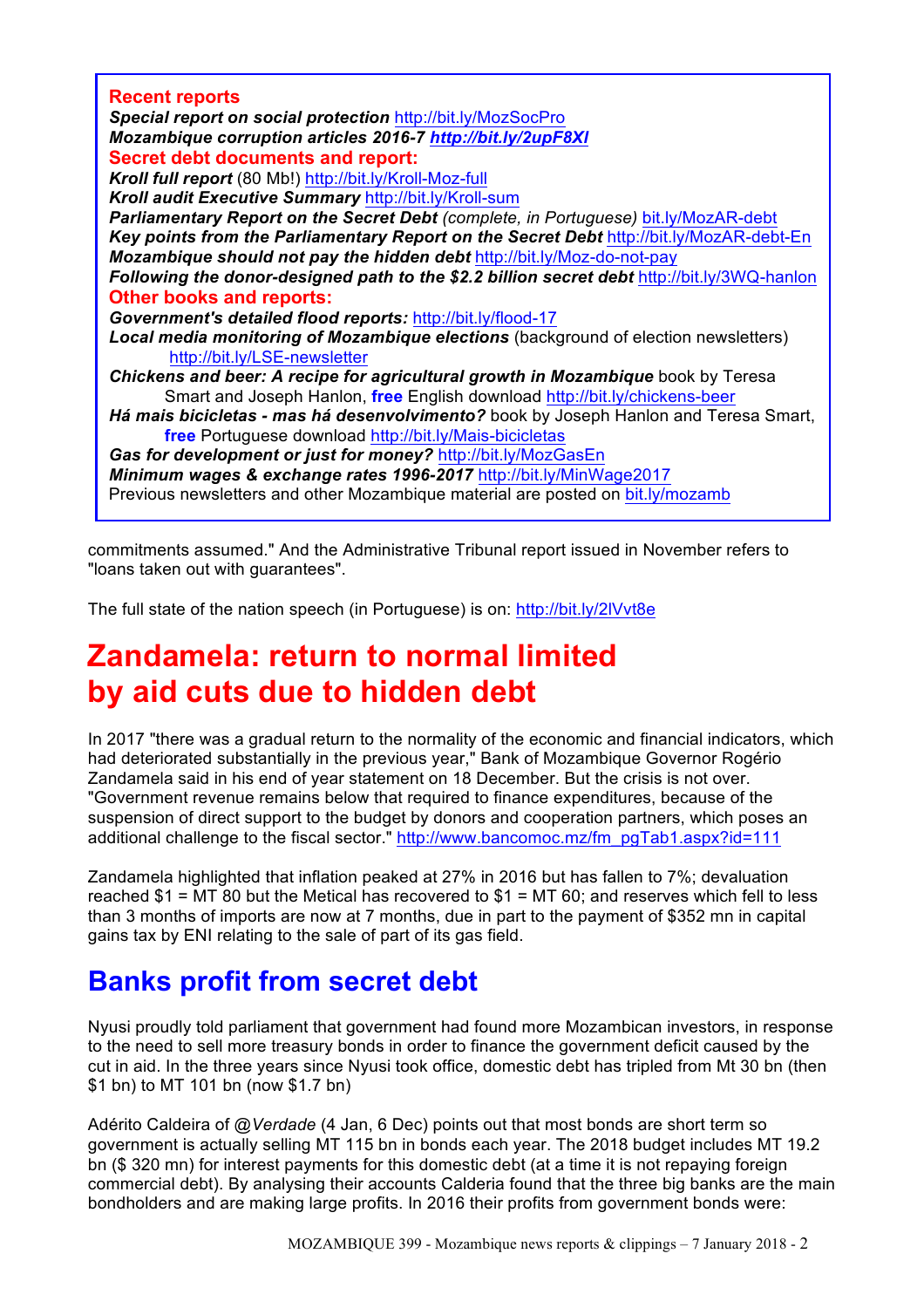Millennium Bim (MT 4.4 bn, \$ 73 mn), Banco Comercial e de Investimentos (MT 2 bn, \$33 mn), and Standard Bank (MT 2.3bn, \$ 38 mn).

## **Interest rates down 1.5%**

The Bank of Mozambique's Monetary Policy Committee (CPMO) on 22 December cut its benchmark interest rates by 1.5%. The Interbank Money Market Rate (MIMO - effectively the base or prime rate) falls from 21.0% to 19.5%. The Standing Lending Facility (on money borrowed by commercial banks from the central bank) falls from 22.0% to 20.5% per cent, and the Standing Deposit Facility (the rate paid by the central bank to the commercial banks on money they deposit with it) falls from 15.5% to 14%. The Compulsory Reserves Coefficient - the amount of money that the commercial banks must deposit with the Bank of Mozambique – remains unchanged at 14%. (AIM En 22 Dec)

## **Importing food that could be grown locally**

Chickens, eggs, onions, tomatoes and other foodstuffs that are commonly grown in Mozambique were not produced in sufficient quantity for the festive season, admitted the deputy director of internal trade of the Ministry of Industry and Commerce, Susana Mafuiane. Instead, the ministry had to arrange imports from South Africa, Malawi, and Zimbabwe. Imports of tomatoes reached 130 tonnes per day. (AIM Pt 3 Jan)

## **Good for the top, bad for the rest, says civil society**

"The State of the Nation was good for the top leaders of the country, but bad for the rest of the population," says a joint civil society report released 19 December. "In 2017, the population remained unemployed, insecure and poorer" - without public transport, without medicines, "a victim of a systematic violation of human rights" by the police whose inability "to fight the crime means the population lives in fear ". However, "the elite of the country continues with their pattern of luxurious consumption." http://bit.ly/2lWWeZV

## **State auditor confirms 2016 payments**

The Tribunal Administrativo (TA, state auditor) in November submitted to parliament the 2016 accounts, and some parts on the secret debt are published in *Savana* (5 Jan). The TA refers to the MAM and ProIndicus debts as "guaranteed", and show ProIndicus "debt payments" of \$67.5 mn in 2016: \$59 mn to Credit Suisse London (\$24.8 mn in capital repayments and \$33.9 mn in interest), \$ 895,000 in interest to VTB capital, and \$7.9 mn to Palomar. The Kroll report (3.7.1) says that the \$7.9 mn was paid to Palomar for advice to the Ministry of Finance. Palomar is owned by Privinvest, the contractor which received all of the loan money (less bank commissions) and Andrew Pearse, who worked for Credit Suisse on some of the Mozambique loans (*Wall Street Journal* 11 Aug 2016).

*Savana* also reports that the state holding company IGEPE (Instituto de Gestão das Participações do Estado) in 2015 took a \$20.5 mn loan from that state owned Banco Nacional de Investimento (BNI). The loan was guaranteed by the National Treasury Directorate and was used to make a payment on the Ematum bonds to Credit Suisse. At the time, Adriano Maleiane was chair of BNI. The following year Maleiane became finance minister. *Savana* also points to Maria Isaltina Sales Lucas, who was National Treasury Director and signed one of the illegal loan guarantees. She later received \$95,000 from Ematum, according to Kroll, and is now Deputy Finance Minister.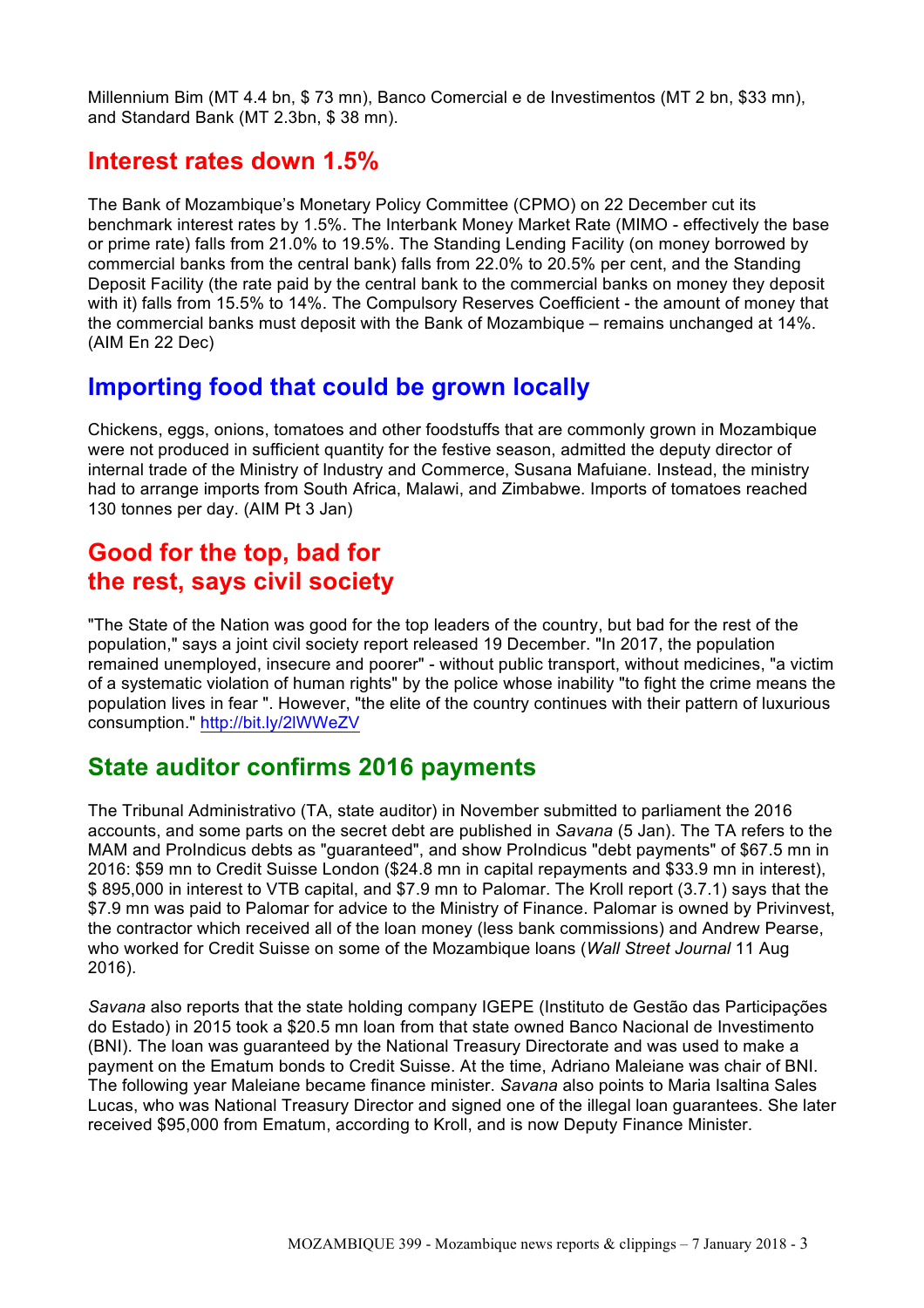==================

# **More complex links of Prince and Ematum**

"The Trump administration is considering a set of proposals developed by Blackwater founder Erik Prince and a retired CIA officer - with assistance from Oliver North, a key figure in the Iran-Contra scandal - to provide CIA Director Mike Pompeo and the White House with a global, private spy network that would circumvent official U.S. intelligence agencies, according to several current and former U.S. intelligence officials and others familiar with the proposals. The sources say the plans have been pitched to the White House as a means of countering 'deep state' enemies in the intelligence community seeking to undermine Donald Trump's presidency", reports investigative website The Intercept (5 Dec). https://theintercept.com/2017/12/04/trump-white-house-weighingplans-for-private-spies-to-counter-deep-state-enemies/

The Intercept was set up in 2013 by Glenn Greeenwald, Laura Poitras and Jeremy Scahill. Greenwald is highly respected and won the Pulitzer Prize for a series of reports published by *The Guardian* newspaper detailing the United States and British global surveillance programmes, based on classified documents disclosed by Edward Snowden.

Meanwhile the *Washington Post* (3 Apri 2017) published an article on Erik Price's links to Trump, Sheikh Mohamed bin Zayed al-Nahyan of Abu Dhabi (where Prince and Privinvest, the secret debt contractor, are both based), close associates of Valdimir Putin, and the Seychelles. https://www.washingtonpost.com/world/national-security/blackwater-founder-held-secretseychelles-meeting-to-establish-trump-putin-back-channel/2017/04/03/95908a08-1648-11e7-ada0- 1489b735b3a3\_story.html?utm\_term=.259e70580bc3

Blackwater Security founder Erik Prince is going into a joint venture with Ematum, he told a Maputo press conference on 13 December, and said that he may later get involved in protecting Mozambique's oil and gas assets. (See this newsletter 396, 13 Dec 2017)

# **Reshuffle finished**

Career diplomat Maria Manuela dos Santos Lucas has been named Deputy Foreign Minister, replacing Nyeleti Mondlane, who was promoted to Minister of Youth and Sport in late November. Lucas was previously Mozambican ambassador to Italy, and before that ambassador to Holland and Belgium, and head of the Mozambican mission to the European Commission. Lucas will back up the new Foreign Minister, Jose Pacheco, who has no diplomatic experience.

Ragendra de Sousa has been promoted from deputy minster to Minister of Industry and Trade. Sousa. He replaces Max Tonela, named Minister of Mineral Resources and Energy earlier in the month.

Meanwhile Defence Minister Atanásio N'tumuke has reshuffled his own office, replacing national directors and deputy directors, as well as the head of his office. (Rhula 15 Dec)

## **New passport & ID producer named**

The German company Muhlbauer Mozambique Ltd won the government's international tender for the production of biometric identification documents, including passports and ID cards, and will manage visas at 100 border posts. It replaces the Belgian company Semlex, which won the contract to produce the documents under dubious circumstances in 2009, when Armando Guebuza was president and José Pacheco (now foreign minister) was interior minister. The contract was given to Semlex in 2009 in secret, without a public tender, in violation of Mozambique's procurement rules. (*Noticias,* AIM En 22 Nov)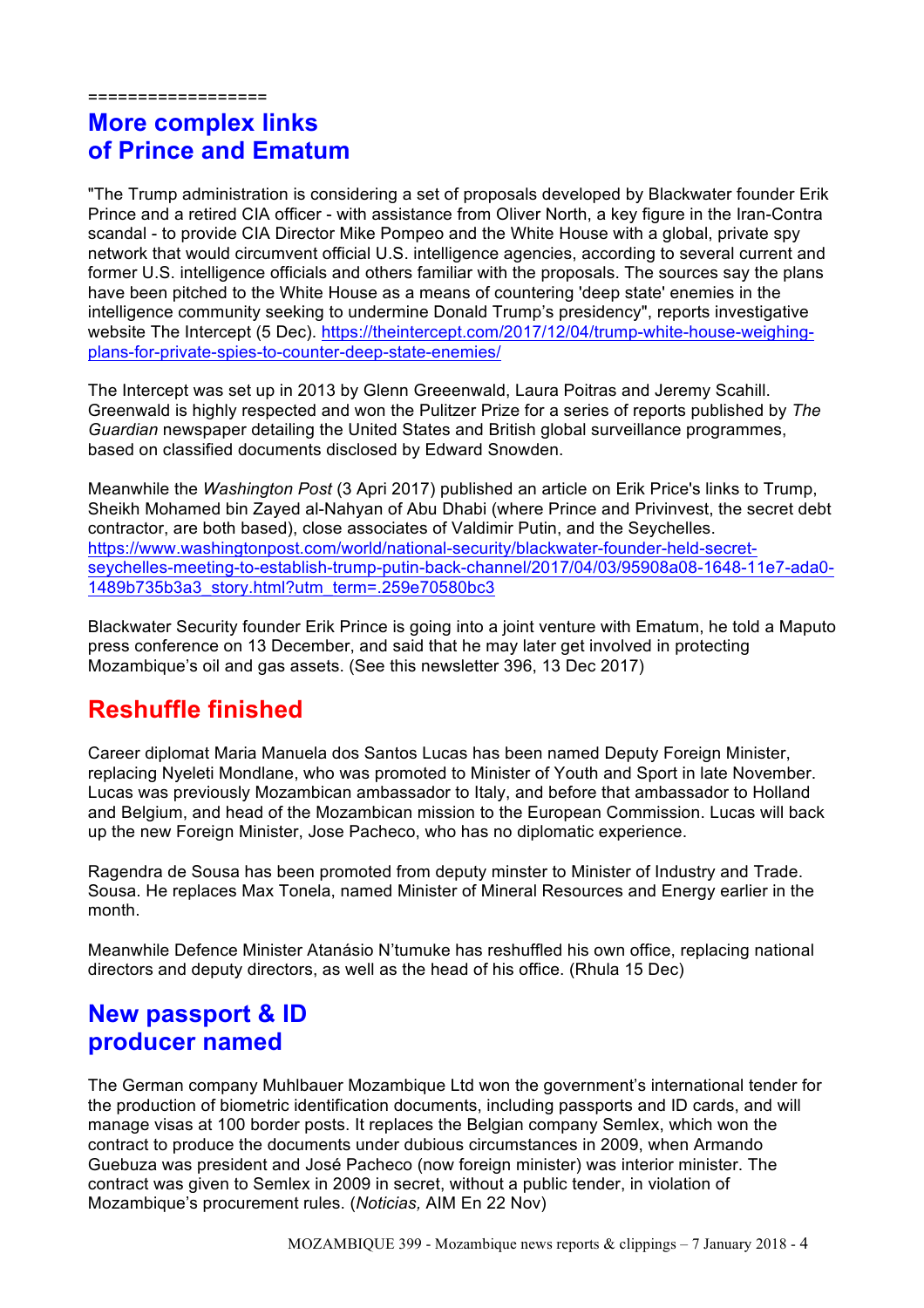Semlex promised to invest \$100 mn during the 10 year contract, but in fact invested only a quarter of that. Passports had errors and sometimes were not machine readable. The contract was finally cancelled in April 2017 and Semlex left Mozambique on 30 September, not having trained Mozambican staff nor installed the expected equipment.

As part of the contract, prices were pushed up, with the extra money going to Semlex. Passports increased from \$5-10 (depending on type) to \$100, and identity cards from \$2 to \$6. An investigation by Reuters showed how this model had been used by Semlex in several countries in Africa - Comoros, Madagascar, Gabon, Democratic Republic of Congo, and Guinea-Bissau where the prices of passports were sharply increased and a percentage of the increase (sometimes millions of dollars) was passed back to national officials. There is also an issue of selling passports, which has also happened elsewhere. South Africa authorities reported to Mozambique that in one week in early 2017, 1500 Mozambicans crossed the border with diplomatic passports. (*Savana,* 14 Apr 2017; this newsletter 269) https://www.reuters.com/investigates/special-report/africa-passports-karaziwan/; http://www.cip.org.mz/cipdoc/365 CIP-a\_transparencia\_16.pdf;

# *Corruption round up*

Setina Titosse, former **chair of the government's Agricultural Development Fund (FDA)**, was **jailed** for 18 years for organising a \$5.6 mn fraud, in which money for fake projects was paid to individuals, many of whom were also convicted. The prosecution was based on a lengthy investigation by the Central Office for the Fight against Corruption (GCCC).

Senior figures in the National Social Security Institute (INSS), and in the private company CR Aviation, have been **charged** with embezzlement and abuse of office. They include Rogerio Manuel, **former chair of the CTA** (Confederation of Mozambican Business Associations), who owns 49% of CR Aviation, and **INSS chair** Francisco Mazoio. The case involves one of an improper investment of \$3 mn by INSS in CR, which was exposed in 2016 by *Magazine Independente*. AIM (En 26 Dec) notes that the deal was negotiated in the final year of the previous government, headed by President Armando Guebuza, and was one of several dubious investments by the INSS. The most notorious was the decision to sink social security funds into a tiny bank, Nosso Banco ("Our Bank") which failed last year.

The former **spokesperson** for the Mozambican **police** in Gaza, Jeremias Langa, went **on trial** on 13 December for extorting \$2,000 from a citizen in exchange for putting him in the police academy (ACIPOL) without passing the entrance examination. Langa's scheme failed, and the victim was not admitted to ACIPOL. (AIM En 15 Dec)

More than 2400 officials are **refusing the declare their assets**, in violation of the 2012 Law on Public Probity, which obliges them to declare their assets. Lucia do Amaral, chair of the Reception and Verification Commission (CRV) which implements the law, told a Maputo seminar 21 December that 7,056 officials are obliged to declare their assets on taking office. They are supposed to update their declarations every year, and then make a final declaration on leaving office. But to date, the CRV has only received declarations from 4,454 officials. Those who should declare their assets include members of the central and provincial governments, members of parliament and of the provincial assemblies, judges, prosecutors, members of the board of the Bank of Mozambique, and managers of public institutions, public funds, and companies which are owned by the state or where the state has a holding. (AIM En 21 Dec) The declarations are not public.

Hundreds of **traffic police** have been reassigned, with many demoted. Two reasons were given. First, many do not have driving licences and sometimes misinterpret the highway code. And others were found to be corrupt. (Rhula 15 Dec)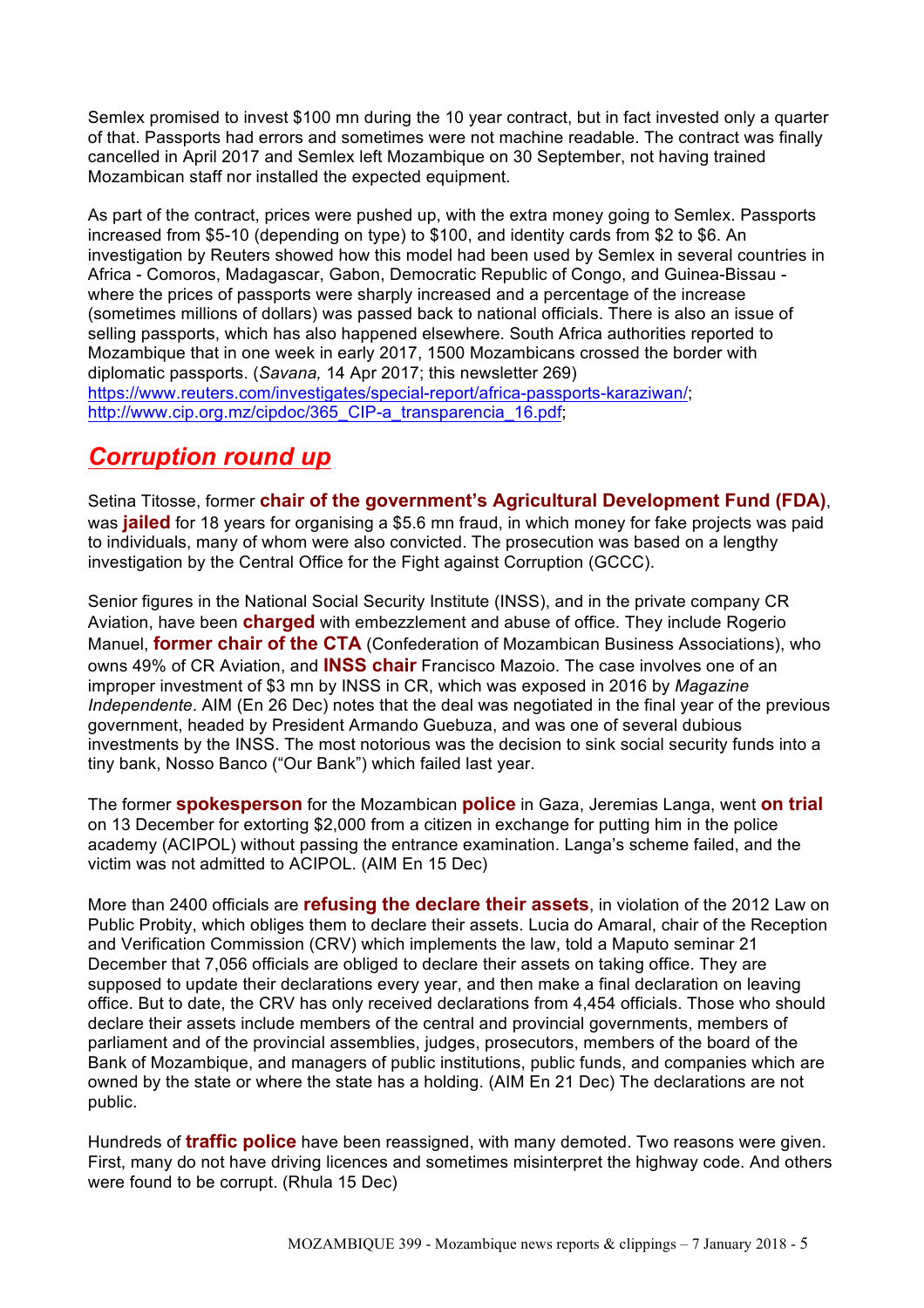**One tonne of ivory** from Mozambique was seized in Sihanoukville Port, Cambodia, on 5 December. (Rhula 15 Dec)

**Brazil's treasury is paying Mozambique's corrupt bills.** Mozambique is not repaying loans to the Brazilian development bank BNDES for two major contractors caught up in the lava jato (car wash) scandal - Odebrecht and Andrade Gutierrez. Both are now considered in default, so the Export Guarantee Fund paid \$22.4 mn to BNDES in December, according to *Folha de São Paulo* (15 Dec) quoted in *Savana* (5 Jan). One non-payment is for Nacala airport, won by Odebrecht through a bribe, but completed and now an unused white elephant. The other is the Moamba Major dam, now paralyzed because the Brazilians halted the work because of Andrade Gutierrez. Ironically the dam is urgently needed to provide water to Maputo, and there are no suggestions of corruption on the Mozambican side, but Gutierrez was heavily involved in corruption in Brazil.

### *Other news*

**17 bodies were found, plus two people found alive**, in northern Sofala just before Christmas. They are believed to be Eithiopians who were asphyxiated in a container, probably being smuggled to South Africa. (*O Pais* 29 Dec)

**25,000 women and children were victims of violence** in the first six months of 2017, according to the police. (*O Pais* 29 Dec)

**Mozambique was among the 128 countries which supported** the 21 December resolution at the United Nations General Assembly which effectively demanded that the United States withdraw its recognition of Jerusalem as the capital of Israel. US President Donald Trump said he would cut aid from those countries voting for the resolution.

**Changes to the labour law** proposed by President Nyusi in November will remove workers rights and make more jobs precarious, and will only benefit the multinationals, according to Alexandre Munguambe secretary-general of the Mozambican Workers Organization (Organização dos Trabalhadores Moçambicanos - OTM). (*@Verdade* 13, 26 Dec)

**Drones are being used to monitor flooding** in two areas of Sofala, Beira and Nhamatanda. The experiment is being carried out by the National Disasters Management Institute (INGC - Instituto Nacional de Gestão das Calamidades). (*O Pais* 3 Jan)

**Cornelder has withdrawn from the management of Quelimane port**, which has been little used and poorly managed in recent years. (AIM En 20 Dec). Government spokesperson Deputy Minister of Culture and Tourism Ana Comoana said government would manage the port and try to promote its use, and also try to prevent conflicts with the planned deep water mineral port at Macuse, just north of Quelimane.

**Payment arrears by state companies** of over \$100,000 to Electricidade de Moçambique (EDM) in Niassa have cause such serious financial problems, that EDM is forced to reduce plans to improve its local electricity distribution lines. (AIM Pt 5 Jan)

#### =========================================

This newsletter can be cited as "Mozambique News Reports & Clippings".

If you need to cite it for academic purposes, treat it as a blog. The normal citation format would be: "Mozambique News Reports & Clippings, number XXX", DATE, bit.ly/mozamb, accessed XXX.

**Previous newsletters and other Mozambique material** are posted on bit.ly/mozamb

=========================================

**Election study collaboration**: We have detailed election data from 1999 through 2014 and are inviting scholars to use this data collaboratively. http://bit.ly/MozElecData